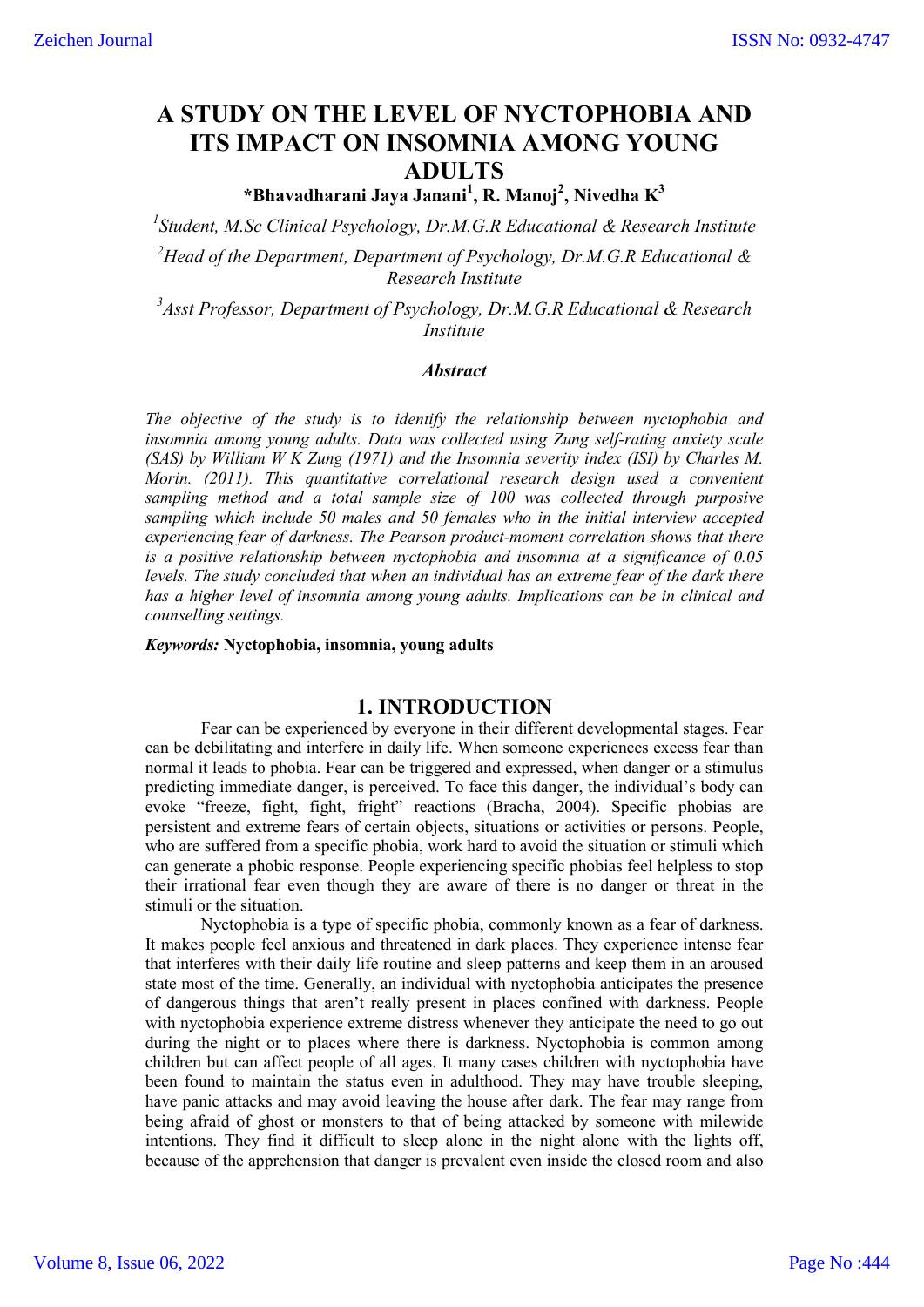there is no one to reach out to in case of expected danger which always keeps them alone preventing them from going into a state of sleep. are not able to convince their mind that they are sleeping alone.

 Although there is no identified clear cause for developing nyctophobia, some life experiences can make people more prone to developing it. Parental or Caregiver Influences have been found to have an important role in the development of nyctophobia. If the parents themselves exhibit anxiety or fear with reference to any particular stimulus or situation frequently the child can also develop anxiety with respect to the same. Having an anxious caregiver can lead to a child developing into an anxious child. Similarly, an overprotective approach by parents or other caregivers can also lead to the development of Nyctophobia in children which may extend to adulthood. Since they usually don't allow the child to explore or experience the world with open curiosity and sometimes use confining to darkness as a tool of punishment such as dark detention rooms when a child misbehaves whenever the child exhibits undesirable behavior and sometimes the threat of darkness as a deterrent to control the undesirable behavior. If parents or other adults in the family exhibit too much caution while going out in the dark or the caution the child with reference to unknown dangers in darkness can lead to the development of nyctophobia in children.

 Aside from caregivers, stressful situations experienced when the person was present in dark places can lead to the development of Nyctophobia. The traumatic experiences of getting locked inside of a dark closet or room, accidents or other highly distressing, painful experiences such a physical assault by strangers in dark situations etc., can lead to the child developing nyctophobia, these types of undesirable distressing experiences in dark environments can also affect adults who earlier did not have nyctophobia

 Like other phobias, individuals dealing with nyctophobia can report a number of symptoms across physical, psychological, and behavioral aspects of their life. Physical symptoms of Nyctophobia more or less mimic the symptoms associated with any other phobic disorders such as difficulty in breathing, increased heart rate, tightness in the chest, trembling, sweating etc. Other symptoms may include disturbances in sleep leading to insomnia and frequent nightmares. The Psychological Symptoms of Nyctophobia. include feeling anxious or experiencing a state of panic, feeling a sense of loss of control or consciousness, and feeling powerless to cope with the stressful situation. The observable behavioral Symptoms can be taking extra efforts to avoid dark places and attempting to escape any situation in which the individual may be surrounded by darkness. If an individual fears the dark they do everything within their ability to avoid situations where there is limited or no illumination and avoid sleeping in dark places which in turn can negatively influence one's health. Similarly, attempts to avoid darkness during sleep by leaving lights on or having a very well-lit room can also be problematic and affect one's sleep quality.

Insomnia is a common sleep disorder that makes it difficult to fall asleep, stay asleep, or wake up too early, making people unable to sleep again. According to Kalmbach DA et., al (2018) a state of mental hyperarousal, frequently marked by worry, has been identified as a key factor behind insomnia Overall patterns in the literature suggest that over-active neurobiological and psychological systems contribute to difficulty sleeping. People with anxiety disorders are inclined to have higher sleep reactivity (Kalmbach DA et., al 2018), which means they are much more likely to have sleeping problems when facing stress. Insomnia can strike anyone at any age. Insomnia is rarely diagnosed in infants under the age of six months since they do not sleep through the night. The condition can be acute (short-term) or chronic (long-term). It may also suddenly appear. Chronic insomnia occurs when a person experience sleeping issues and related daytime symptoms, such as weariness and difficulty concentrating, for more than three months or on a regular basis over the course of several years. Approximately 10% of the population is affected by chronic insomnia. Chronic insomniacs are typically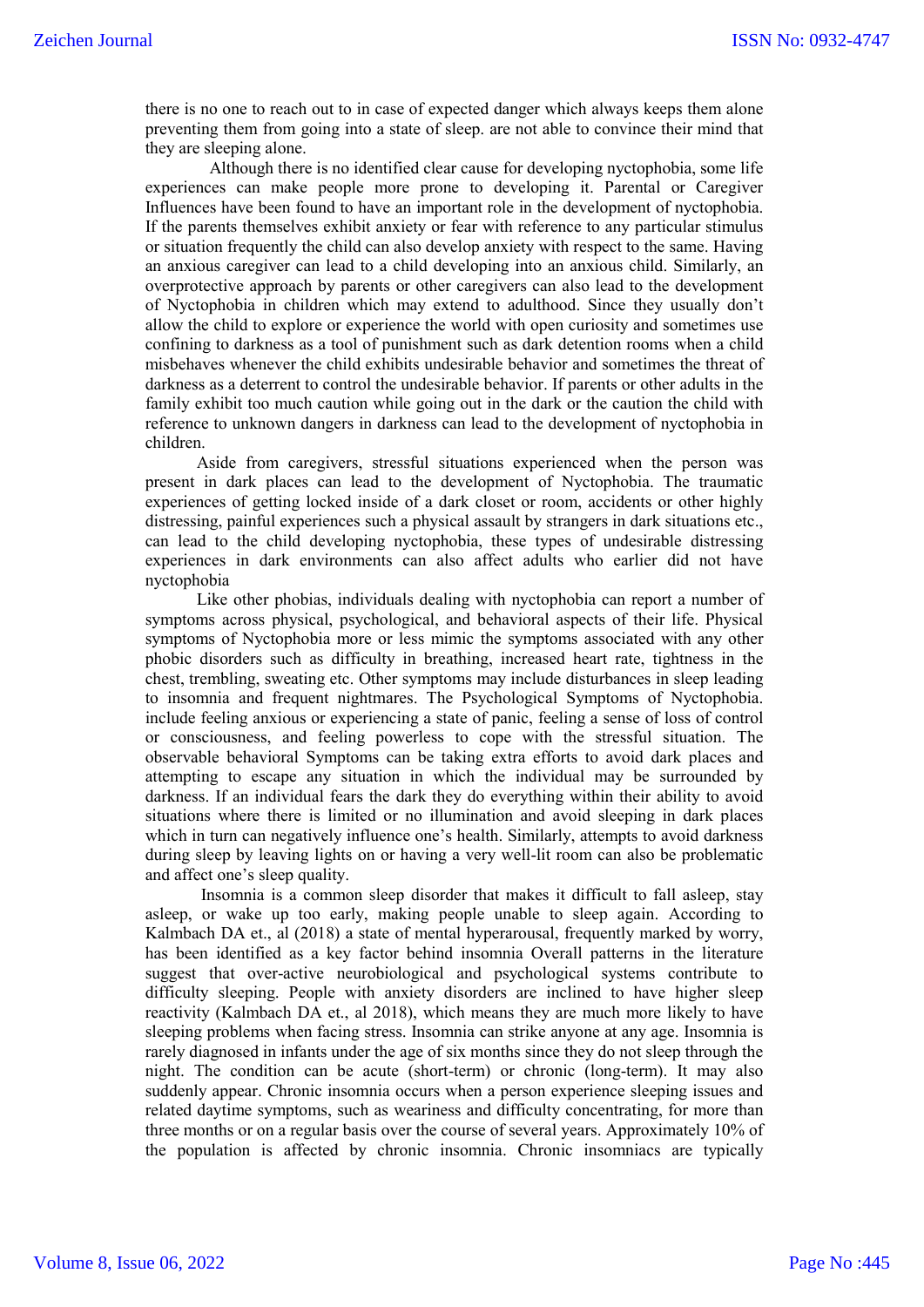concerned by their inability to sleep and the symptoms that accompany it. The symptoms are frequently severe enough to affect a person's ability to work or learn, as well as their social and familial lives. Acute insomnia or short-term insomnia condition has the same sleep issues and symptoms as chronic insomnia disorder, but it lasts for less than three months and does not happen three times a week. In any given year, it is estimated that between 15% and 20% of individuals suffer from short-term insomnia. Short-term insomnia is frequently linked to an external stressor, even a serious disease. People who sleep lightly are more likely than others to have short-term insomnia.

People with nyctophobia can also experience sleep anxiety, the fear or worry about going to sleep which can include both apprehensions about not falling asleep and not being able to stay asleep. They may also have the fear that something bad might happen while they are asleep, and hence they undergo significant distress due to the conflict within themselves on whether they should sleep or stay awake and watchful since both statuses creates distress in them.

Research has shown significant gender variations in fear of the dark and that usually the fear of darkness starts from the age of eight years and children's night-time concerns are linked to internalizing and externalizing difficulties, elevated levels of other worries, and weaker effortful control abilities. Night-time worries in childhood have also been linked to anxiety issues and challenges.

According to Levos J et al (2015), the unrealistic fear of darkness observed in children may translate into more realistic fears of adults. For example, adults may be afraid of the darkness because they may face a higher risk of victimization in the dark. Coping strategies that children used to deal with night-time fear include self-control (e.g., telling themselves that monsters do not exist), seeking social support (e.g., parents in the room), and obtaining support from inanimate objects (e.g., sleeping with a stuffed animal), praying, and escaping by controlling the environment, such as turning on lights or controlling others (for example, sleeping on a parent's bed). Research conducted by Shuai Liu, (2021) on mind-body exercise on sleep quality and insomnia in adults. concluded that proper exercise has good physical and mind-body health and it improves sleep and there is a low chance to get insomnia

Kristina Kopeck et al (2017), investigated the night time fears of adolescents and young adults using a self-developed scale (Fear of the Dark Scale) and found that the fear of the dark is equally and remarkably common among adolescents and young adulthood and most of the ways of coping with the fear of the dark were more characteristic of females as compared to males.

The study by Joshua et al (2015) in 122 participants found that only 10 people rated the darkness as their primary fear. The study by Steidle (2014), found that light and brightness increase public self-awareness, and brightness triggered more controlled and reflective forms of self-regulation when compared with darkness. These results suggest that both fears of the dark as an individual variable and darkness as an environmental condition are correlated with less controlled cognitive processes and behaviors. Andrew D Krystal et al (2020), in their research on Insomnia in women based on the available literature, with a focus on epidemiologic data, diagnosis, and insomnia treatment. Premenstrual insomnia, premenopausal and postmenopausal insomnia, insomnia in pregnancy, and insomnia in depression and anxiety disorders revealed that many women have sleeping problems, with the causes being more visible during the menstrual cycle and pregnancy.

Since very minimal research literature related to nyctophobia and no research related to the impact of nyctophobia on insomnia could not found an attempt is being made to understand the relationship between the variable through this study.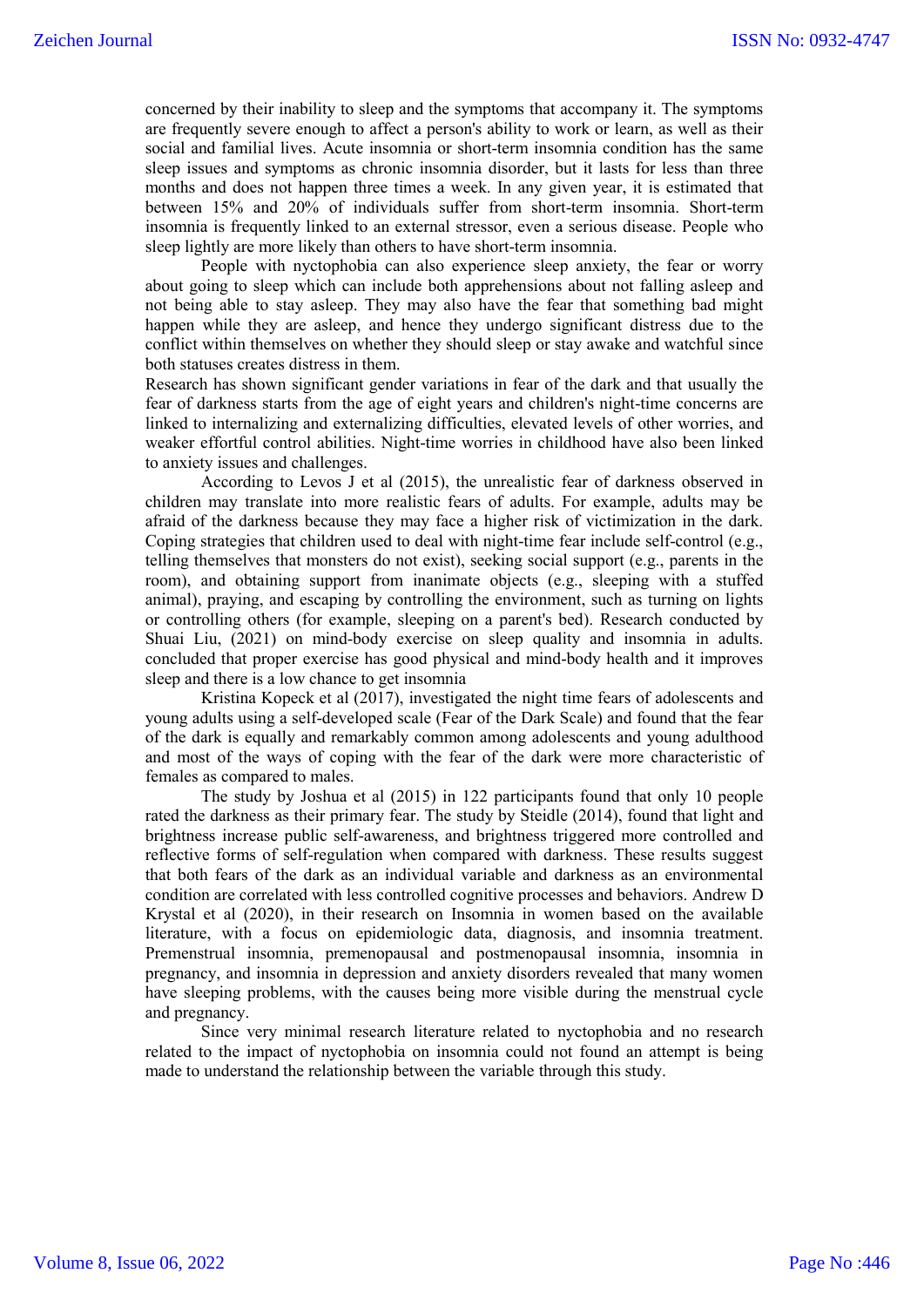## **2. METHODOLOGY**

#### Aim:

The study is to attempt the relationship between nyctophobia and insomnia among young adults

#### Hypothesis:

H1: There will be a significant relationship between Nyctophobia and insomnia

#### Research design:

The present study falls under quantitative correlation research design to identify the relationship between two variables. The study is being done to understand the impact of nyctophobia on insomnia

#### Sampling technique:

Purposive sampling technique in which total sample was 100 participants comprising of 50 males and 50 females between the age group of 18 to 30 who selfreported experiencing excessive fear of darkness in the initial screening were taken for the study. The standardized questionnaires to assess the intensity of phobic reaction and insomnia were administered to collect the data.

#### Tools

The Zung Self-Rating Anxiety Scale (SAS) was established to quantify a patient's level of anxiety developed by William W. K. Zung, M.D. (1971), the internal consistency reliability coefficient was 80, and the convergent validity ranged from 0.21to 0.06. The SAS is a 20-item self-report assessment tool uses Likert scale to assess anxiety levels based on scores in 3 groups of manifestations: cognitive, autonomic, and motor.

The insomnia Severity Index scale was developed by Charles M. Morin (2011). the internal consistency reliability coefficient was 0.70 and the validity coefficient was 83.7. The scale consists of 7 items scored on Likert scale

Statistical analysis

Correlations between variables are calculated. Pearson product – moment correlations was done using SPSS.

## **3. RESULTS & DISCUSSION**

| Table 3.1 – Indicates the relationship between Nyctophobia and Insomnia |
|-------------------------------------------------------------------------|
|-------------------------------------------------------------------------|

| <b>Variable</b> |     | Mean    | <b>SD</b> |           |
|-----------------|-----|---------|-----------|-----------|
| Nyctophobia     | .00 | 41.3200 | 8.76043   | $0.233**$ |
| Insomnia        |     | 13.0800 | 5.18872   |           |

\*\*. Correlation is Significant at the 0.05 level (2 tailed)

This table 3.1, shows the relationship between nyctophobia and insomnia among young adults. The descriptive statistics reveal that the mean value for nyctophobia is 41.32 and its standard deviation is 8.76043 and mean value of insomnia is 13.08 and the standard deviation is 5.18872 and the data is analyzed using the Pearson correlation coefficient. And it is positively correlated with a value of 0.233\*\*. we can also conclude from the results there is a significant relationship between nyctophobia and insomnia at 0.05 level.

Sleeping difficulties have been found for people with various types of anxiety including generalized anxiety disorder, OCD (Paterson JL et al 2013), and PTSD. Many researches have also shown that there is significant relationship between anxiety disorders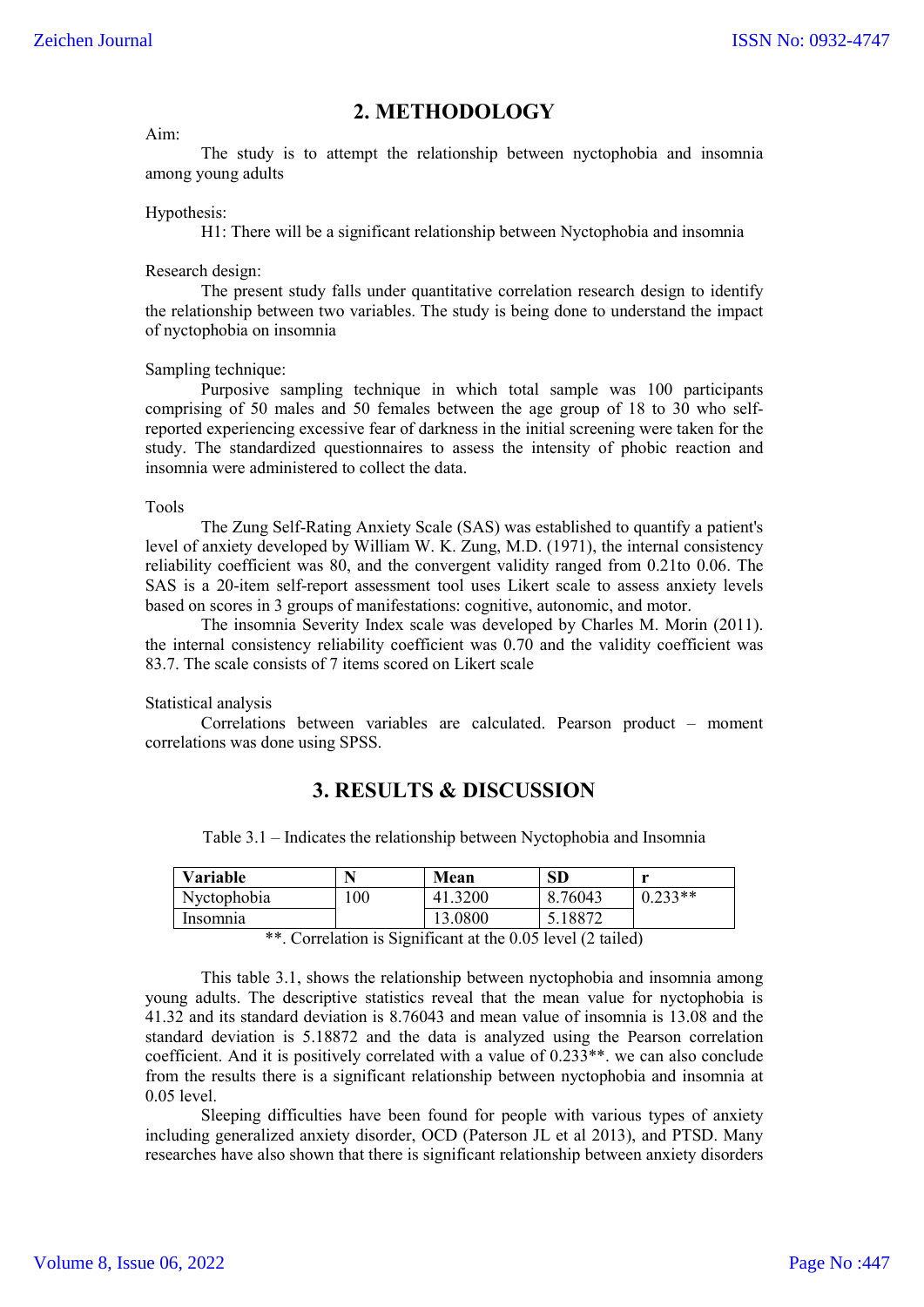and changes in sleep cycles on people and affect rapid eye movement (REM) sleep, when the person experiences dreams. Intense fear and phobias can cause disturbing dreams which in turn can cause sleep disruptions and Nightmares which can further reinforce the existing fear associated with both sleep and darkness. These results of the current show that people who suffer from phobia especially nyctophobia also experience sleep difficulties. Anxiety spectrum disorders including phobia can have a negative impact on the body's ability to fall asleep as the brain is kept alert in "fight or flight" mode, due to preoccupation with impeding problems or disasters irrespective of whether they are real or imaginary. Further the loop of specific anxiety about sleep which by itself can lead to sleep disturbance and insomnia, and the other anxiety and phobias tend to worsen both the conditions. Insomnia can also directly affect the brain functions, because the brain is devoid of the required rest leading emotionally charged status and irritability which can reduce the rational thinking ability of a person, they by reducing the capacity to reason out on factors associated with nyctophobia.

## **4. CONCLUSION**

From the study it is concluded that people nyctophobia has a directly proportional relationship with insomnia which implies that people who suffer from nyctophobia can have sleep problems and the higher the intensity of nyctophobia the higher the intensity of sleep problems.

## **REFERENCES**

- **[1]** *Bastien, Célyne H., Annie Vallières, and Charles M. Morin. "Validation of the Insomnia Severity Index as an outcome measure for insomnia research." Sleep medicine 2.4 (2001): 297-307.*
- **[2]** *Bastien, Célyne H., Annie Vallières, and Charles M. Morin. "Validation of the Insomnia Severity Index as an outcome measure for insomnia research." Sleep medicine 2.4 (2001): 297-307.*
- **[3]** *Bracha HS. 2004. Freeze, flight, fight, fright, faint: adaptations perspectives*
- **[4]** *Felder JN, Epel ES, Neuhaus J, Krystal AD, Prather AA. Efficacy of digital cognitive behavioural therapy for the treatment of insomnia symptoms among pregnant women: a randomized clinical trial. JAMA psychiatry. 2020 May 1;77(5):484-92. https://www.medicinenet.com/what\_are\_the\_five\_types\_of\_insomnia/article.htm*
- **[5]** *Kalmbach DA, Anderson JR, Drake CL. The impact of stress on sleep: Pathogenic sleep reactivity as a vulnerability to insomnia and circadian disorders. J Sleep Res. 2018 Dec;27(6): e12710. doi: 10.1111/jsr.12710. Epub 2018 May 24. PMID: 29797753; PMCID: PMC7045300.*
- **[6]** *Kalmbach DA, Cuamatzi-Castelan AS, Tonnu CV, Tran KM, Anderson JR, Roth T, Drake CL. Hyperarousal and sleep reactivity in insomnia: current insights. Nat Sci Sleep. 2018 Jul 17; 10:193-201. doi: 10.2147/NSS.S138823. PMID: 30046255; PMCID: PMC6054324.*
- **[7]** *Levos, J. and Zacchilli, T.L., 2015. Nyctophobia: from imagined to realistic fears of the dark. Psi Chi Journal of Psychological Research, 20(2), pp.102-110.*
- **[8]** *Levos, Joshua, and Tammy Lowrey Zacchilli. "Nyctophobia: from imagined to realistic fears of the dark." Psi Chi Journal of Psychological Research 20.2 (2015): 102-110.*